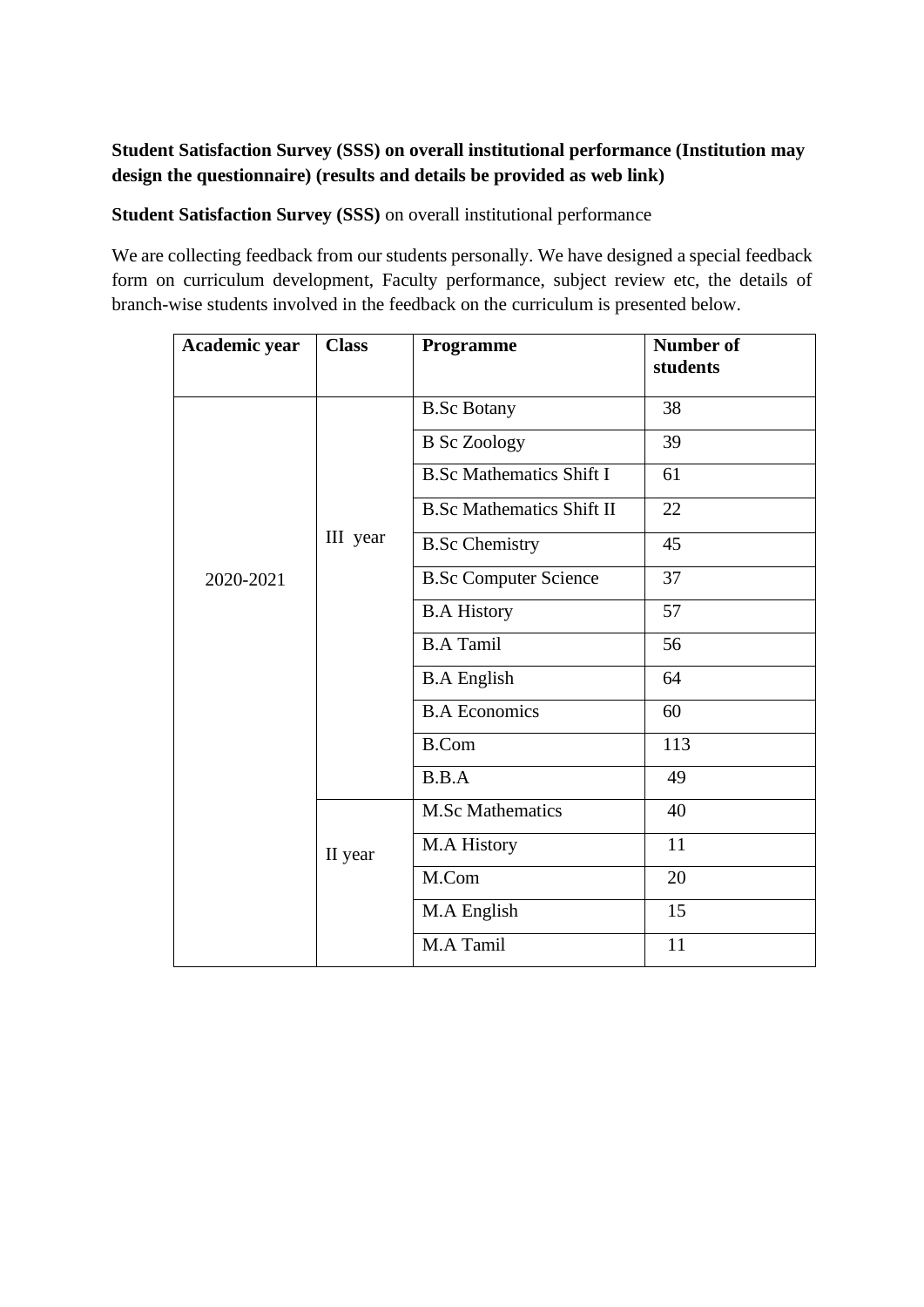| <b>Parameters</b>                                                       | <b>Questions</b>                                                                                                              | <b>Excellent</b><br>$(\%)$ | Very good<br>(%) | Good<br>$(\%)$ | <b>Satisfactory</b><br>(%) | Poor<br>(%)      |
|-------------------------------------------------------------------------|-------------------------------------------------------------------------------------------------------------------------------|----------------------------|------------------|----------------|----------------------------|------------------|
| Evaluation of<br>the<br>curriculum                                      | Rate the overall curriculum of<br>your Course                                                                                 | 46                         | 51               | 1              | 1                          | 1                |
|                                                                         | Rate the flow and sequence of<br>contents of subject in the<br>curriculum.                                                    | 45                         | 50               | $\overline{4}$ | $\mathbf{1}$               | $\overline{0}$   |
|                                                                         | Rate the usefulness of subjects<br>for higher studies                                                                         | 55                         | 43               | $\overline{2}$ | $\overline{0}$             | $\boldsymbol{0}$ |
|                                                                         | Rate the relevance of contents of<br>subject to industry requirement                                                          | 39                         | 40               | 18             | $\mathbf{1}$               | $\overline{2}$   |
|                                                                         | Rate the importance of the<br>subject for overall development                                                                 | 47                         | 45               | $\overline{4}$ | $\overline{4}$             | $\overline{0}$   |
|                                                                         | New teaching methods are used                                                                                                 | $\overline{51}$            | 42               | $\overline{2}$ | 5                          | $\boldsymbol{0}$ |
|                                                                         | Learning atmosphere is good                                                                                                   | 48                         | 49               | $\overline{0}$ | $\overline{2}$             | $\mathbf{1}$     |
|                                                                         | <b>Evaluation</b> is fair                                                                                                     | $\overline{65}$            | 35               | $\overline{0}$ | $\overline{0}$             | $\boldsymbol{0}$ |
| Teaching<br>Learning<br>Process                                         | learning<br>and<br>teaching<br>The<br>methods<br>encouraged<br>participation                                                  | 46                         | 44               | 5              | 3                          | $\overline{2}$   |
|                                                                         | ambience<br>Classroom<br>was<br>healthy                                                                                       | 30                         | 35               | 10             | 12                         | 13               |
| laboratory<br>interaction<br>(only for<br>laboratory<br>courses)        | Regular checking for laboratory<br>log books/note books                                                                       | 61                         | 35               | 03             | $\mathbf{1}$               | $\boldsymbol{0}$ |
|                                                                         | Availability of teacher in the<br>laboratory for whole duration of<br>laboratory hours                                        | 60                         | 38               | $\mathbf{1}$   | $\mathbf{1}$               | $\overline{0}$   |
|                                                                         | Helping<br>in<br>the<br>students<br>conducting experiments through<br>of<br>instruction<br>set<br><b>or</b><br>demonstrations | 55                         | 42               | 3              | $\overline{0}$             | $\theta$         |
|                                                                         | Helps students in exploring the<br>area of study involved in the<br>experiment                                                | 65                         | 31               | $\overline{2}$ | $\overline{2}$             | $\overline{0}$   |
| Student<br>Satisfaction<br>Survey on<br>Teaching<br>Learning<br>Process | How the syllabus was covered in<br>the class?                                                                                 | 51                         | 40               | $\overline{4}$ | $\overline{3}$             | $\overline{2}$   |
|                                                                         | How well did the teachers<br>prepare for the classes?                                                                         | 58                         | 40               | $\overline{2}$ | $\overline{0}$             | $\overline{0}$   |
|                                                                         | How well were the teachers able<br>to communicate?                                                                            | 55                         | 40               | $\overline{4}$ | $\mathbf{1}$               | $\overline{0}$   |
|                                                                         | teacher's<br>approach<br>The<br>to<br>teaching can best be described as                                                       | 48                         | 40               | 6              | $\overline{2}$             | $\overline{4}$   |
|                                                                         | <b>Fairness</b><br>of<br>the<br>internal<br>evaluation process<br>by<br>the<br>teachers                                       | 51                         | 47               | $\overline{2}$ | $\overline{0}$             | $\overline{0}$   |
|                                                                         | Was your performance<br>in<br>assignments discussed with you?                                                                 | 37                         | 48               | 8              | $\overline{2}$             | 5                |

# **The details of student's feedback on the curriculum are presented below.**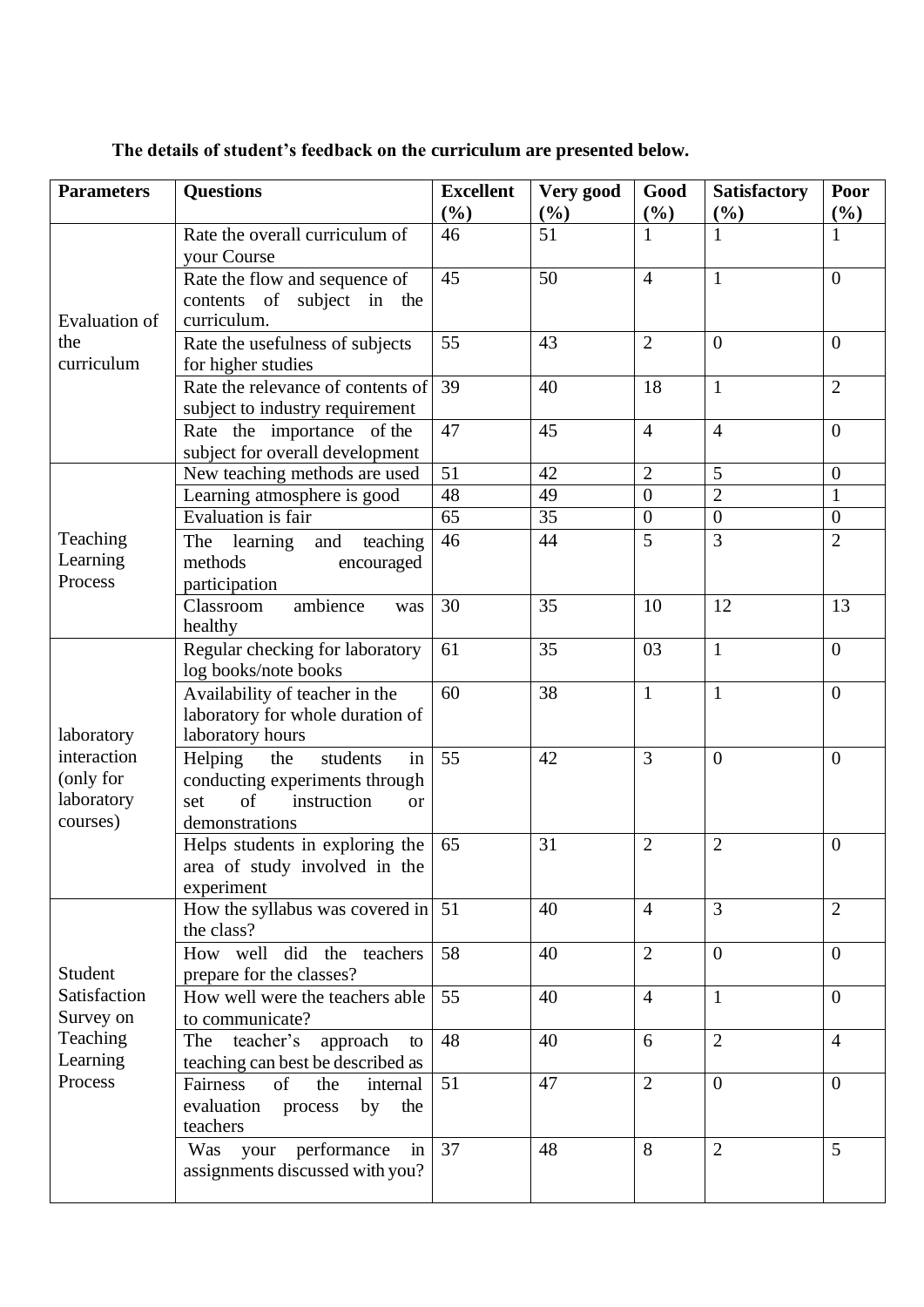| The institute takes active interest<br>in promoting internship, student<br>exchange,<br>field<br>visit<br>opportunities for students.                                                                                     | 35 | 32 | 20             | 8              | 5              |
|---------------------------------------------------------------------------------------------------------------------------------------------------------------------------------------------------------------------------|----|----|----------------|----------------|----------------|
| The teaching and mentoring<br>process in your<br>institution<br>facilitates you in cognitive,<br>social and emotional growth.                                                                                             | 60 | 35 | 5              | $\overline{0}$ | $\overline{0}$ |
| institution<br>The<br>provides<br>multiple opportunities to learn<br>and grow                                                                                                                                             | 48 | 44 | $\overline{2}$ | 6              | $\overline{0}$ |
| Teachers inform you about your<br>expected competencies, course<br>outcomes and programme<br>outcomes                                                                                                                     | 49 | 41 | 6              | $\overline{4}$ | $\overline{0}$ |
| Your mentor does a necessary<br>follow-up with an assigned task<br>to you. Teachers are able to<br>identify your weaknesses and<br>help you to overcome them                                                              | 50 | 47 | $\theta$       | $\overline{2}$ | 1              |
| teachers<br>illustrate<br>The<br>the<br>concepts through examples and<br>applications                                                                                                                                     | 46 | 39 | 10             | $\mathbf{1}$   | $\overline{4}$ |
| The teachers identify your<br>strengths and encourage you<br>with providing right level of<br>challenges                                                                                                                  | 55 | 41 | $\overline{2}$ | $\overline{2}$ | $\overline{0}$ |
| Teachers encourage you<br>to<br>participate in extracurricular<br>activities                                                                                                                                              | 45 | 34 | 12             | 8              | $\mathbf{1}$   |
| institute/<br>teachers<br>The<br>use<br>student centric methods, such as<br>experiential<br>learning,<br>participative<br>learning<br>and<br>problem-solving methodologies<br>enhancing<br>for<br>learning<br>experiences | 35 | 46 | 12             | $\overline{4}$ | 3              |
| Efforts are made by the institute/<br>teachers to inculcate soft skills,<br>life skills and employability<br>skills to make you ready for the<br>world of work                                                            | 40 | 39 | 15             | 5              | 1              |
| What percentage of teachers use<br>ICT tools such as LCD projector,<br>Multimedia, etc. while teaching                                                                                                                    | 45 | 45 | 10             | $\overline{0}$ | $\overline{0}$ |
| The overall quality of teaching-<br>learning process in your institute<br>is very good                                                                                                                                    | 50 | 48 | 1              | $\mathbf{1}$   | $\overline{0}$ |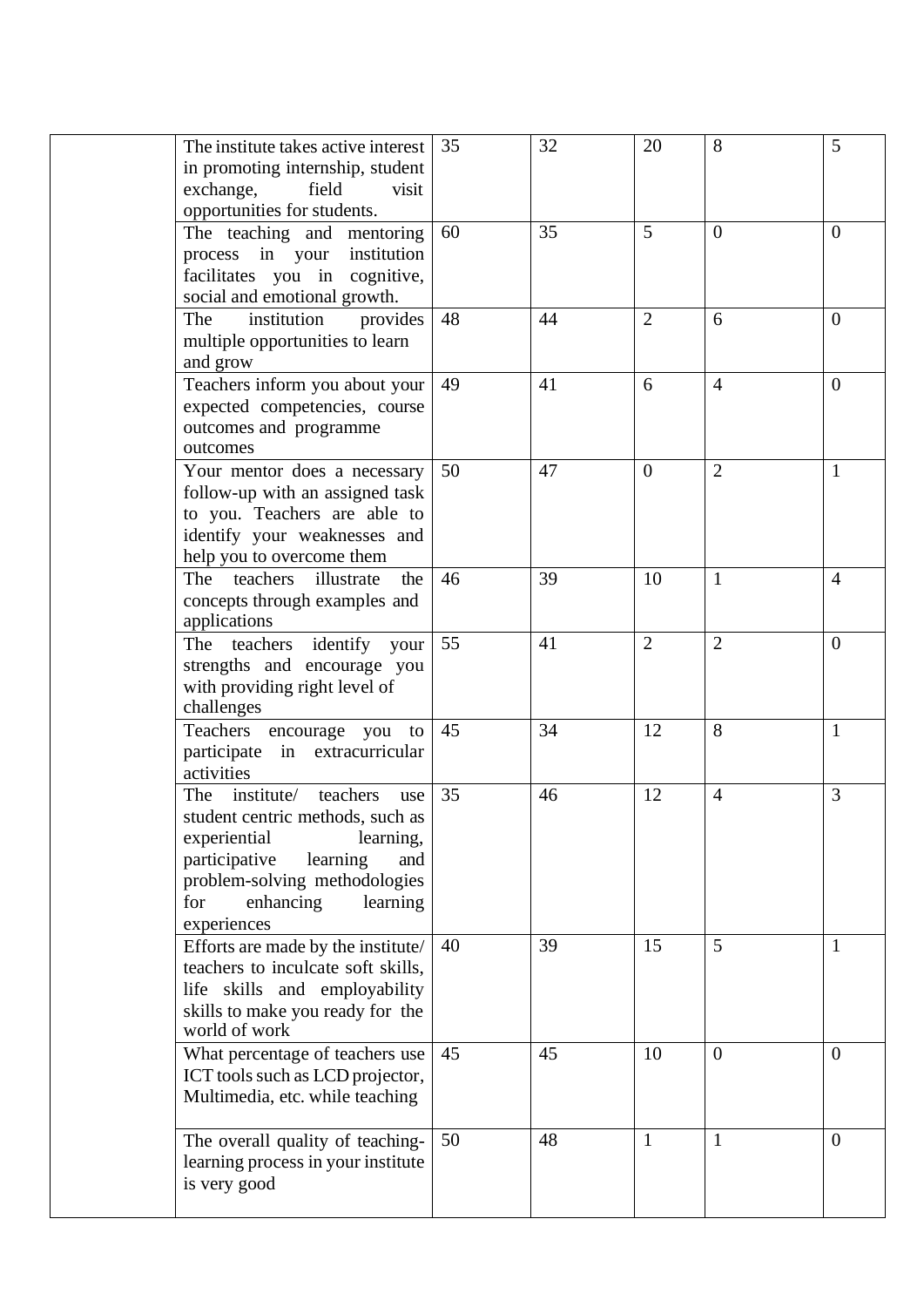|                   | Delivery of structured lecture      | 45              | 46             | 6              | $\overline{2}$ | $\mathbf{1}$     |
|-------------------|-------------------------------------|-----------------|----------------|----------------|----------------|------------------|
|                   | Helping<br>approach<br>towards      | 51              | 49             | $\overline{0}$ | $\overline{0}$ | $\overline{0}$   |
|                   | varied academic interests of        |                 |                |                |                |                  |
|                   | About the<br>students               |                 |                |                |                |                  |
| Teacher           | Punctual to the Class               | 75              | 24             | 1              | $\theta$       | $\overline{0}$   |
|                   | Use of innovative teaching          | 50              | 40             | $\overline{4}$ | $\overline{4}$ | $\overline{2}$   |
|                   | methods                             |                 |                |                |                |                  |
|                   | Control mechanism effectively       | 81              | 12             | $\overline{7}$ | $\Omega$       | $\theta$         |
|                   | in conducting the class             |                 |                |                |                |                  |
|                   | Online educational resources are    | 45              | 28             | 13             | 9              | 5                |
|                   | available and accessible in the     |                 |                |                |                |                  |
|                   | library.                            |                 |                |                |                |                  |
| Feedback          | Toilets / washrooms are clean       | 43              | 26             | $\overline{4}$ | 8              | 19               |
| about the         | and properly maintained             |                 |                |                |                |                  |
| infrastructure    | drinking<br>Clean<br>water<br>is    | 45              | 48             | 5              | $\mathbf{1}$   | $\mathbf{1}$     |
|                   | available in the college campus     |                 |                |                |                |                  |
|                   | Our grievances are redressed /      | 33              | 31             | 22             | 9              | 5                |
|                   | problems are solved well in time    |                 |                |                |                |                  |
|                   | Canteen facility                    | $\Omega$        | $\overline{0}$ | 72             | 15             | 13               |
|                   | Amenities<br>Assistance<br>and      | 38              | 37             | 12             | 10             | $\overline{3}$   |
|                   | provided at the College for Sport   |                 |                |                |                |                  |
|                   | Punctual to the Class               | $\overline{75}$ | 20             | $\overline{3}$ | $\mathbf{1}$   | $\mathbf{1}$     |
|                   | <b>Regularity in taking Classes</b> | $\overline{75}$ | 20             | $\overline{3}$ | $\mathbf{1}$   | $\mathbf{1}$     |
|                   | Completes syllabus of the           | 85              | 10             | $\overline{2}$ | $\overline{2}$ | $\mathbf{1}$     |
| <b>Time Sense</b> | course in time                      |                 |                |                |                |                  |
|                   | organization<br>Scheduled<br>of     | 72              | 18             | $\overline{7}$ | $\overline{3}$ | $\overline{0}$   |
|                   | assignments, class test, quizzes    |                 |                |                |                |                  |
|                   | and seminars                        |                 |                |                |                |                  |
|                   | Makes alternate arrangement of      | 98              | 02             | $\overline{0}$ | $\overline{0}$ | $\boldsymbol{0}$ |
|                   | class in his/her absence            |                 |                |                |                |                  |

The details of analysis of student's feedback on the curriculum is presented below



#### **GRAPHICAL FEEDBACK ANALYSIS EVALUATION OF THE CURRICULUM**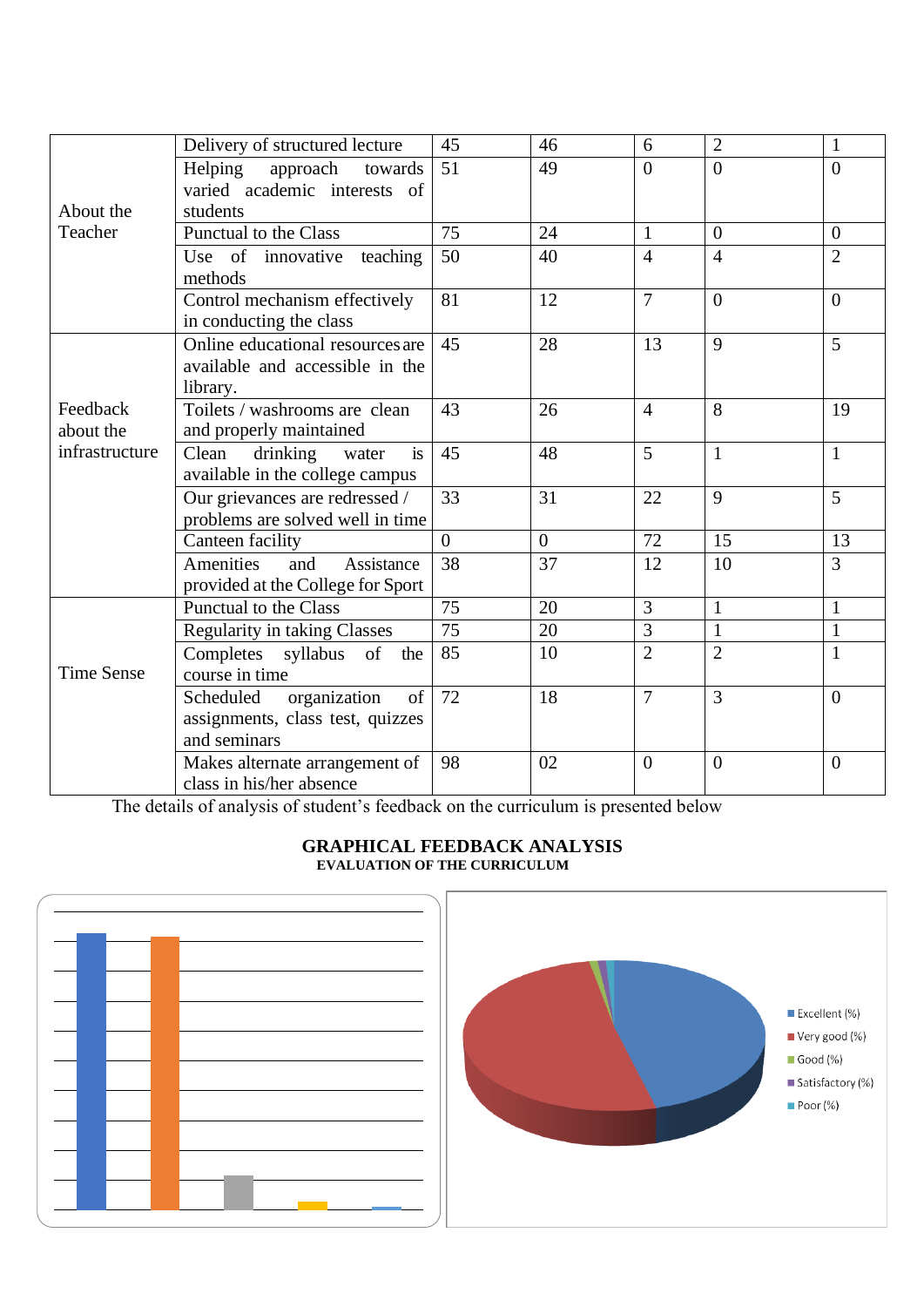#### **TEACHING LEARNING PROCESS**



### **LABORATORY INTERACTION (ONLY FOR LABORATORY COURSES)**



### **STUDENT SATISFACTION SURVEY ON TEACHING LEARNING PROCESS**



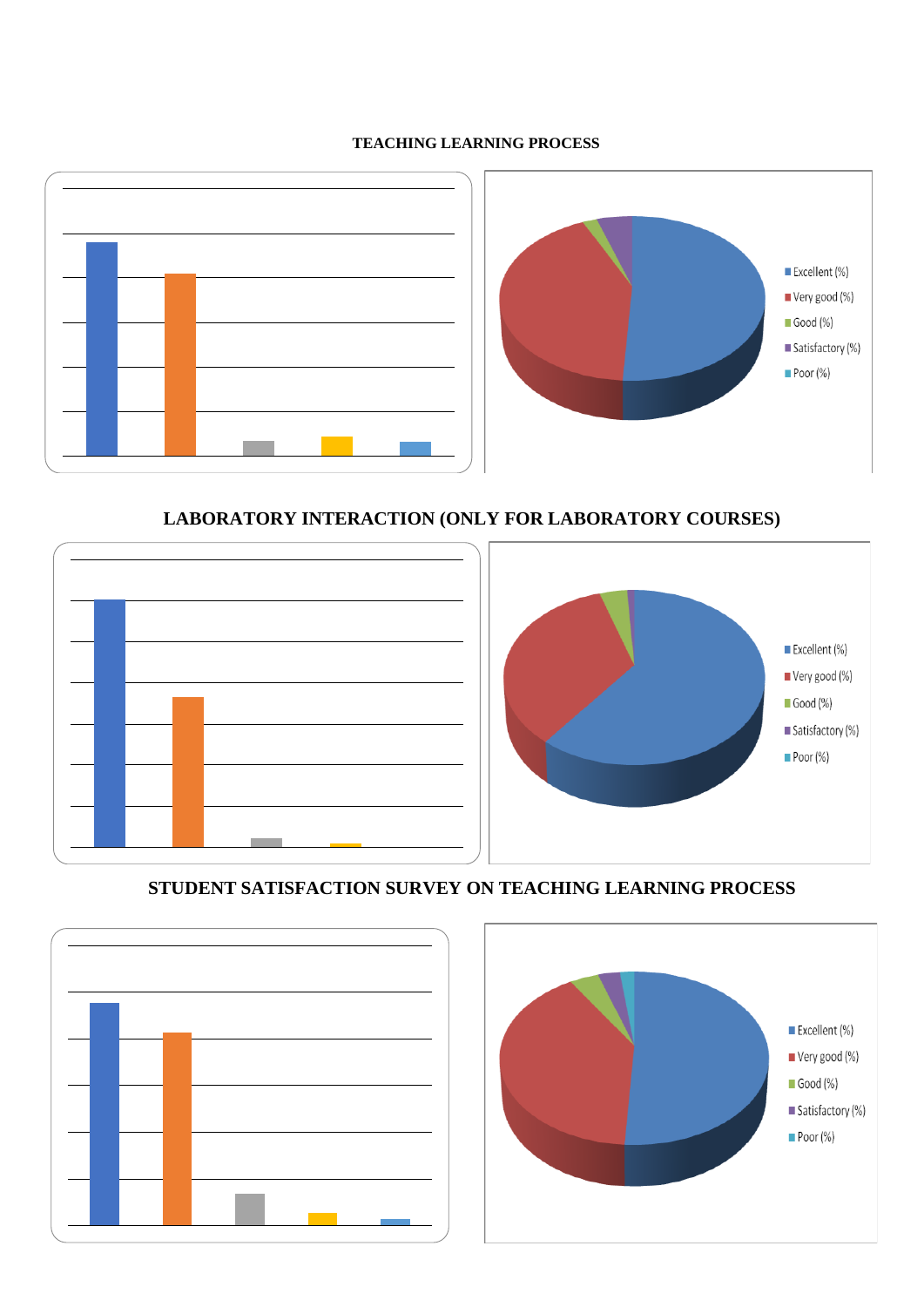### **ABOUT THE TEACHER**





# **FEEDBACK ABOUT THE INFRASTRUCTURE**







#### **TIME SENSE**